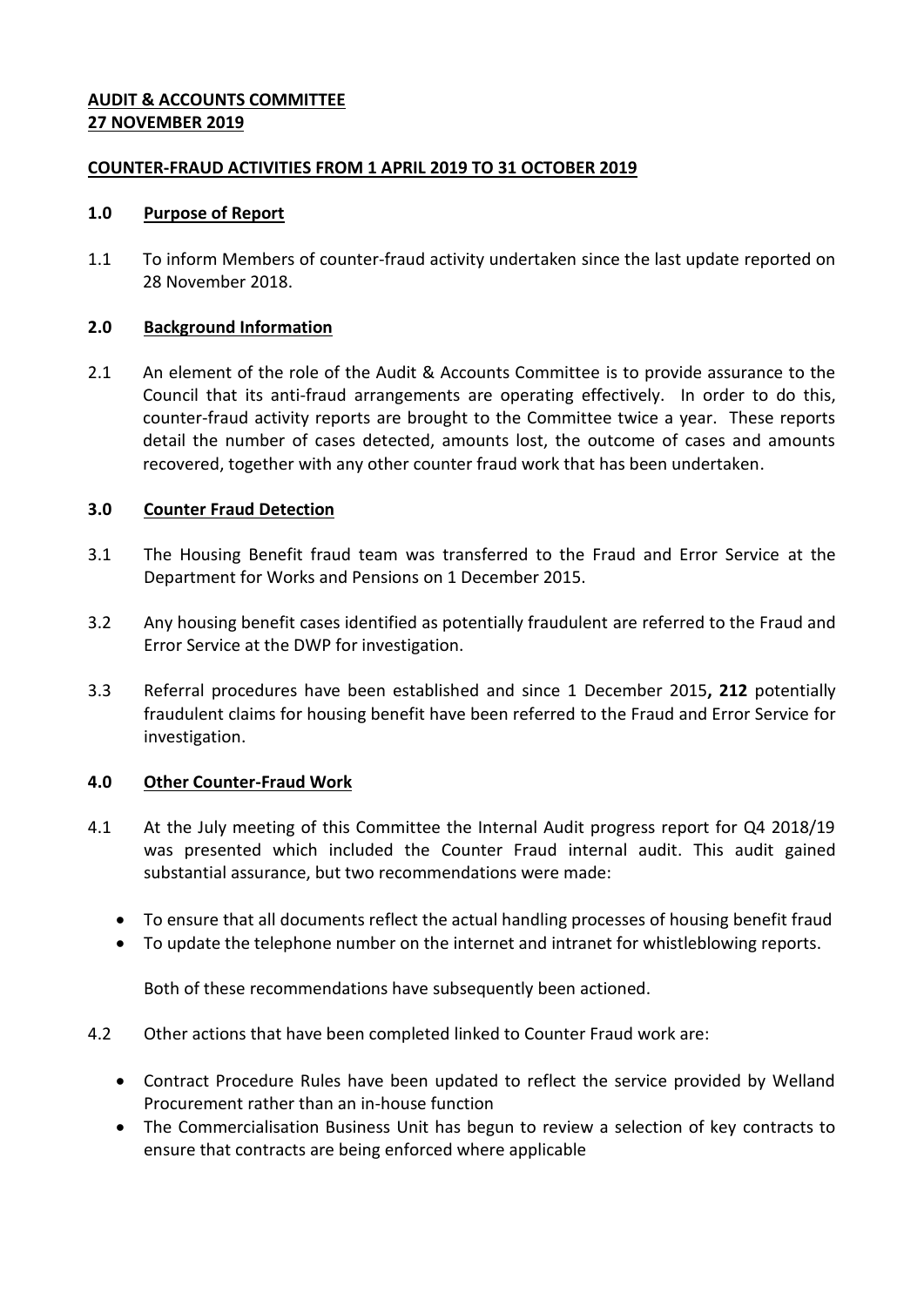# **5.0 The National Fraud Initiative (NFI)**

- 5.1 The National Fraud Initiative (NFI) is a data-matching exercise where electronic data is collected from numerous agencies including police authorities, local probation boards, fire and rescue authorities as well as local councils and a number of private sector bodies. The data collection is carried out by the Cabinet Office and is reviewed for any matches that might reveal fraudulent activity. e.g. a record of a person's death exists, but that person is still claiming state pension. The potential matches are sent to individual bodies for investigation to check if there is another, innocent explanation. Most data sets are currently submitted every two years, apart from single person discount data which is submitted every year.
- 5.2 During 2019/20 1,418 Council Tax the single person discount awards were investigated. Of the matches generated by NFI, 173 cases of suspected fraud were identified amounting to £55,115.03.
- 5.3 In addition to single person discount, a number of other data sets are currently being reviewed in this round of NFI including:- housing benefit awards, localised Council Tax support awards, taxi and alcohol licences, Council house tenancy records, and Council payroll records.
- 5.4 Through the other data sets mentioned in paragraph 5.3, no cases of suspected fraud have been identified although this is still work in progress.
- 5.5 The 2019/20 exercise commenced in February 2019 following the release of the single person discount matching data. This exercise comprises of Accounts Payable, Payroll, Personal Alcohol licences, Taxi drivers licences, Right to buy, Housing tenants, Housing waiting list, Housing benefits, Council Tax reduction scheme, Single person discounts and the Electoral roll.

### **6.0 Future Counter Fraud Work**

7.1 Work is ongoing to identify proactive counter-fraud work that can be undertaken. This work will be carried out in conjunction with Assurance Lincolnshire.

### **8.0 Equalities Implications**

8.1 There are no equality implications, as all cases of fraud and error are investigated, regardless of the characteristics of the persons involved.

### **9.0 Financial Implications (FIN19-20/399)**

- 9.1 Overpayments can be a serious drain on the Council's resources, whether due to fraud or error. Work undertaken to prevent and detect fraud and error and to reclaim overpayments can support the Councils' budget at a time of funding cuts.
- 9.2 Funding for counter-fraud work can be found from savings made in the cost of external and internal audit.